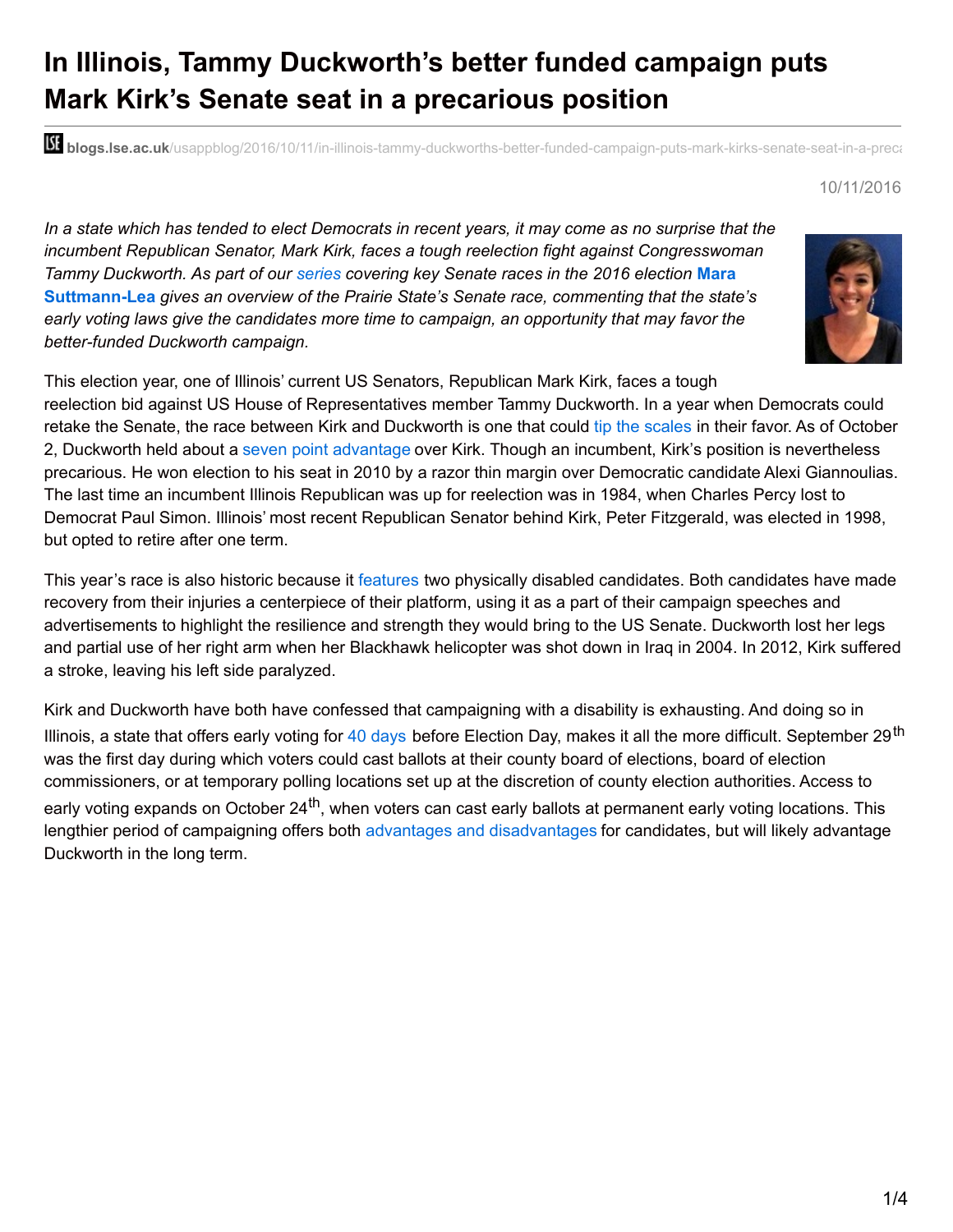

### *Credit: [Daniel](https://www.flickr.com/photos/juggernautco/) X. O'Neil (Flickr, [CC-BY-2.0](https://creativecommons.org/licenses/by/2.0/))*

On the one hand, it means Kirk and Duckworth should theoretically be out on the campaign trail for a longer period of time, a burden made more difficult by their physical disabilities. In states with early voting, at least in the context of competitive races, candidates also tend to air advertisements far earlier than in states without. Sustaining high levels of ad buys leading up to and throughout an early voting period is expensive, though there is some, albeit limited, [evidence](http://2012sppconference.blogs.rice.edu/files/2012/02/SPPC2012_DunawayStein.pdf) suggesting that campaigns have found ways to do more with less in these states. At this stage of the election Duckworth holds a [fundraising](http://illinoiselectiondata.com/profiles/2016/general/ussenate.php).) advantage over Kirk. Recent figures show her with about \$5.5 million on hand, and Kirk with a little over \$3.1 million.

On the other hand, the lengthier voting period brought on by early voting also brings more opportunities to mobilize voters. Though this can also increase campaign expenses, if the candidates lock up enough support by mobilizing core supporters to vote early before Election Day hits, they can use their remaining resources to target undecided voters who are more likely to wait until the last minute to choose a candidate. This again likely favors Duckworth's better funded campaign, who will have more money on hand for both early voter mobilization and Election Day Get Out the Vote efforts. On October 25<sup>th</sup>, the day after early voting expands to more locations, Duckworth has plans to hold a [rally](http://action.tammyduckworth.com/page/s/october-25) after which she'll encourage voters to walk to an early voting location to cast their ballots. Kirk, for his part, has [encouraged](https://twitter.com/markkirk/status/781485181039415296) supporters to vote early via social media, but it is not clear whether he is planning similar early voter rallies.

Whatever implications early voting may have for Kirk and Duckworth's campaigns, another election law recently passed in the state is receiving much more legal attention may also have consequences for the candidates' success. At the end of September, a federal judge [blocked](http://www.chicagotribune.com/news/local/politics/ct-chicago-voter-registration-met-20160927-story.html) an Illinois law allowing Election Day voter registration at polling places. The law was struck down under the equal [protection](http://chicagotonight.wttw.com/2016/09/28/debating-ruling-election-day-registration) clause of the 14<sup>th</sup> amendment. Because the law only requires counties that have populations higher than 100,000 to have Election Day registration, opponents argued the law unfairly disadvantaged candidates who draw support from rural populations, while advantaging candidates who draw support from urban voters. However, shortly after the ruling, a federal appeals court judged [stayed](http://www.chicagotribune.com/news/local/politics/ct-illinois-same-day-voter-registration-met-1005-20161004-story.html) the original judge's order, effectively allowing polling places to register voters on Election Day. Without the stay, voters would have only been able to register to vote that day at a limited number of sites. The original ruling could have potentially harmed [Duckworth's](http://onlinelibrary.wiley.com/doi/10.1111/ajps.12063/abstract) Election Day Get Out the Vote Efforts. Election Day registration tends to boost voter turnout, and historically, high population counties in Illinois have [supported](http://illinoiselectiondata.com/profiles/2016/general/ussenate.php) Democratic candidates.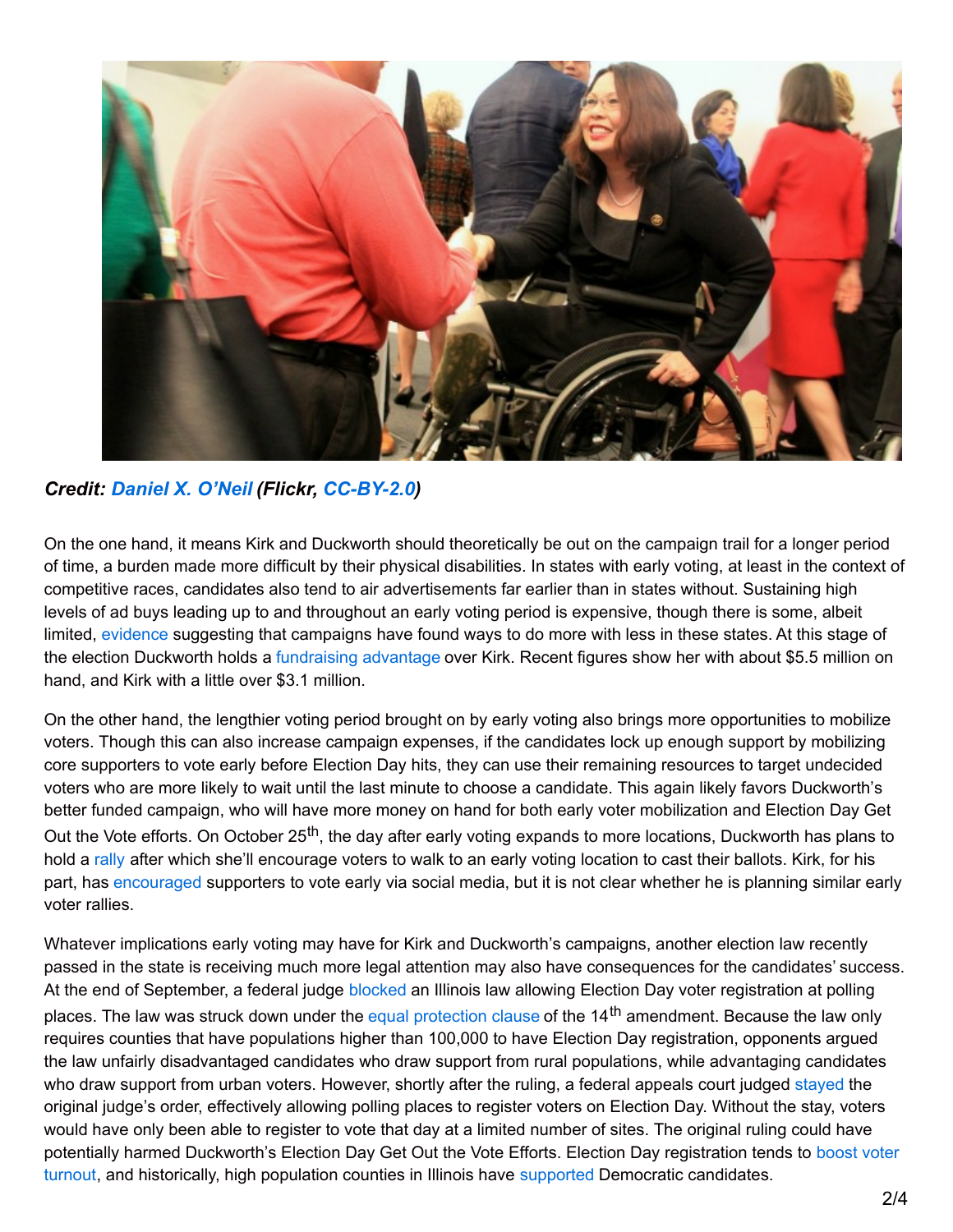

## *Credit: [Bahai.us](https://www.flickr.com/photos/bahaius/) (Flickr, [CC-BY-NC-2.0](https://creativecommons.org/licenses/by-nc/2.0/))*

Whatever advantage Kirk could have had given this ruling, it may not have outweighed the problems he faces being a Republican candidate in a year when the Republican presidential nominee has historically high unfavorable ratings. Kirk has the unenviable task of distancing himself from a Donald Trump in order to capture more moderate voters without alienating base Republicans, whose support he will also need to win on Election Day. Since rescinding his support for Trump, Kirk has made efforts to [tout](http://www.nytimes.com/2016/08/06/us/politics/mark-kirk-republican-illinois-senate-race.html?_r=0) his bipartisan credentials through a series of campaign advertisements and by appearing with his Illinois Senate counterpart, Democrat, Dick Durbin. He was also one of the first GOP politicians to openly ask Trump to step [down](https://twitter.com/SenatorKirk/status/784555457255964672) from his position as the Republican presidential nominee after a controversial tape was released showing the candidate asserting he had impunity to make sexual advances towards women without their consent. Though many Republican donors have been [allocating](http://www.wsj.com/articles/mark-kirk-faces-tough-re-election-fight-in-illinois-1474493155) their resources to states more pivotal to the presidential election than Illinois, the tape has motivated the RNC to [redirect](http://www.wsj.com/articles/gop-scrambles-to-salvage-election-after-donald-trumps-latest-imbroglio-1475969203) funds to closely contested GOP races for the US House and Senate, a move that could give Kirk a boost in the final weeks before Election Day.

#### *Please read our comments policy before [commenting](http://blogs.lse.ac.uk/usappblog/comments-policy/)*.

Note: This article gives the views of the author, and not the position of USAPP - American Politics and Policy, nor of *the London School of Economics.*

*Shortened URL for this post:* **<http://bit.ly/2dId8qW>**

\_\_\_\_\_\_\_\_\_\_\_\_\_\_\_\_\_\_\_\_\_\_\_\_\_\_\_\_\_\_\_

**About the author**